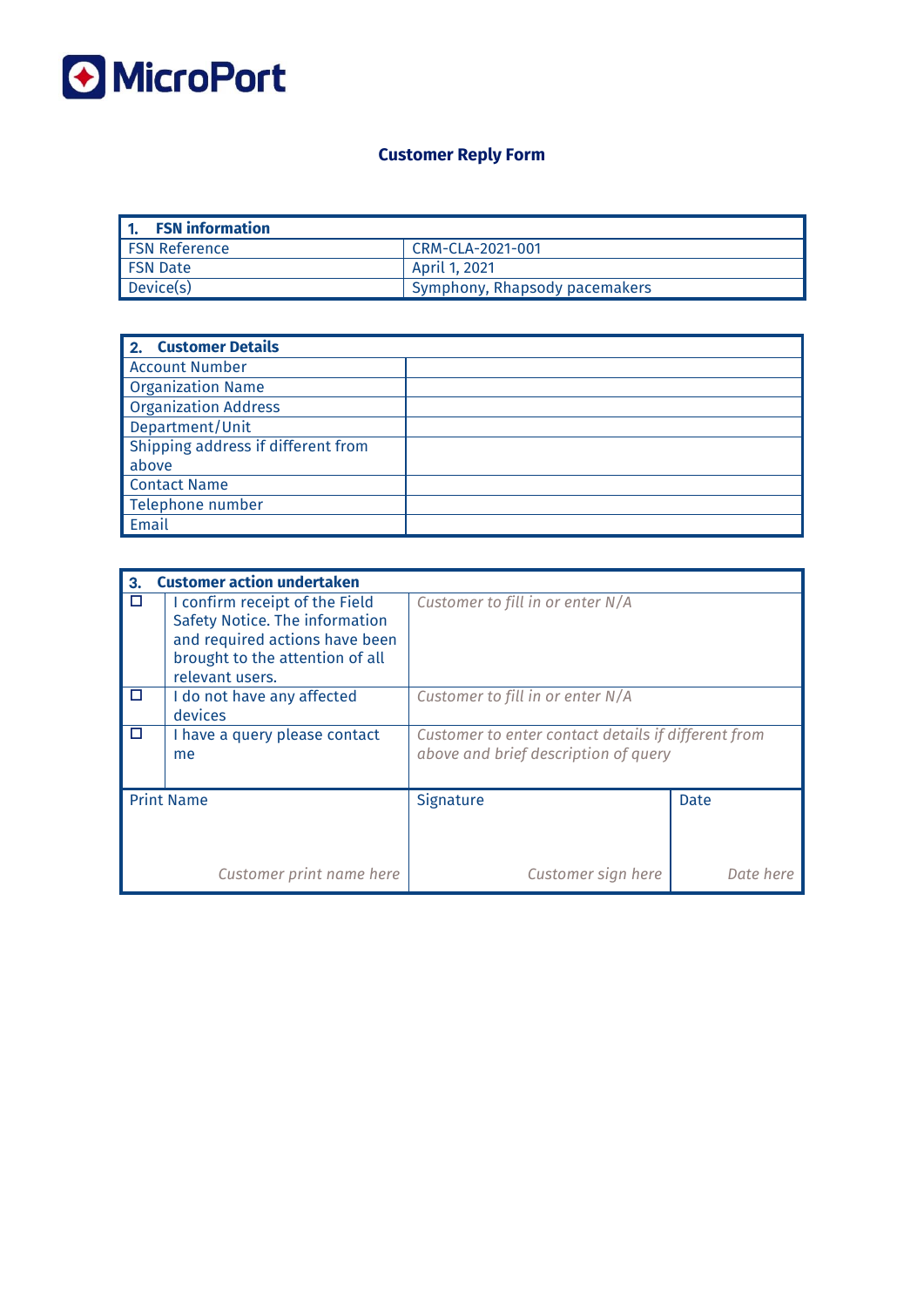

| 4. Return acknowledgement to Manufacturer/Supplier/Distributor |                                   |  |  |
|----------------------------------------------------------------|-----------------------------------|--|--|
| Email                                                          | ludovic.flahaut@crm.microport.com |  |  |
| Fax                                                            |                                   |  |  |
| Customer Helpline                                              |                                   |  |  |
| Postal Address                                                 | -                                 |  |  |

| 5. | <b>Distributors / Suppliers Only</b>                                                                                  |                                              |      |           |  |
|----|-----------------------------------------------------------------------------------------------------------------------|----------------------------------------------|------|-----------|--|
| Г  | I have identified customers that<br>have patients implanted with<br>these devices and attached a<br>list of customers | Distributor/Supplier to fill in or enter N/A |      |           |  |
| п  | I have attached a list of<br>customers that have confirmed<br>receipt of the FSN                                      | Distributor/Supplier to fill in or enter N/A |      |           |  |
| □  | None of my customers has<br>affected devices                                                                          | Distributor/Supplier to fill in or enter N/A |      |           |  |
|    | <b>Print Name</b>                                                                                                     | Signature                                    | Date |           |  |
|    | Distributor print name here                                                                                           | Distributor sign here                        |      | Date here |  |

It is important that your organization takes the actions detailed in the FSN and confirms that you have received the FSN.

Your organisation's reply is the evidence that we need to monitor the progress of the corrective actions.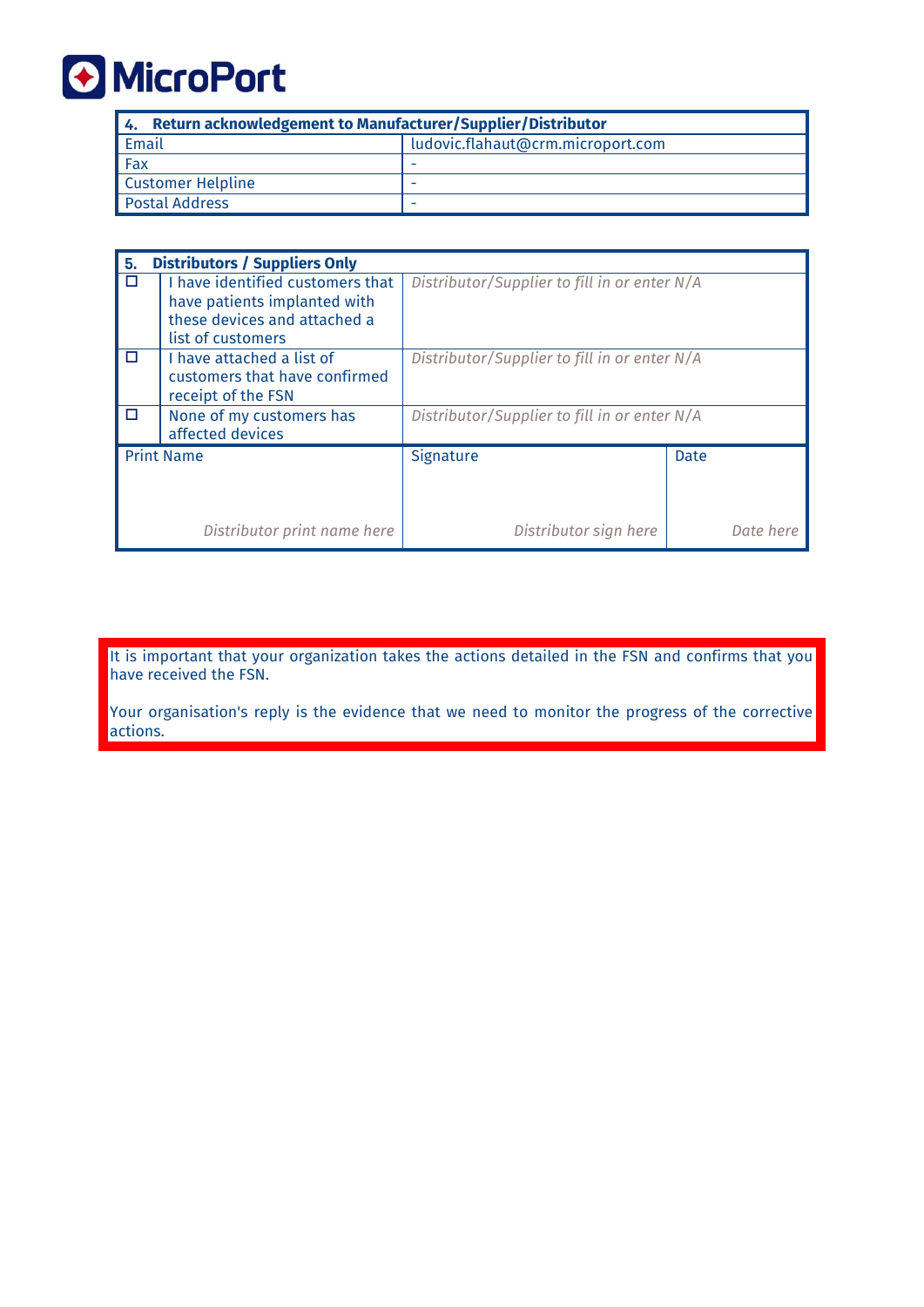

**NAME OF ADDRESSEE** Address line 1 Address line 2 Post Code CITY **COUNTRY**

April 1, 2021

### Urgent Field Safety Notice

## Risk of inappropriate patient management due to the delayed follow-up of patient implanted with a previous generation of ELA Medical branded pacemakers. Overall device longevity is not affected.

#### FSCA identifier: CRM-CLA-2021-001

Affected devices: Symphony family pacemaker (models Symphony DR 2550, SR 2250, D 2450, VDR 2350, Rhapsody DR + 2530, DR 2510, SR 2210, D 2410, S 2130)

FSN Type: New

Attention: Physicians, Healthcare professionals, Healthcare Centres

Reason for notice: MicroPort CRM is issuing this Field Safety Notice to provide recommendations for managing the follow-up of patients implanted with a previous generation of ELA Medical branded pacemakers (Symphony and Rhapsody) as listed above, with battery impedance above 4 kΩ towards Recommended Replacement Time (RRT<sup>1</sup>).

#### **Dear Doctor,**

 $\overline{a}$ 

The COVID-19 pandemic has created many unexpected and unavoidable situations all around the world, including some deviations in the regular processes of pacemaker follow-up. Many patients and physicians have therefore taken the decision to cancel or reschedule their routine pacemaker follow-up appointments in order to mitigate exposure to the virus. This novel situation has created an unexpected risk for patients implanted with specific ELA Medical branded pacemaker models, which have been in function for many years. The affected models are Symphony and Rhapsody, which were commercialised between 2002 and 2012.

Based on the projected maximum longevity per model, as of March 31, 2021, it is expected that of the 203168 devices distributed worldwide, less than 10% approximately remain actively implanted. When also taking into account the reported mean life expectancy of the recipient patients<sup>2</sup>, it is estimated

<sup>1</sup> Recommended Replacement Time, previously known as ERI (Elective Replacement Indicator)

<sup>2</sup> From Brunner M, Olschewski M, Geibel A, Bode C, Zehender M. Long‐term survival after pacemaker

implantation. Prognostic importance of gender and baseline patient characteristics. Eur Heart J. 2004;25:88‐95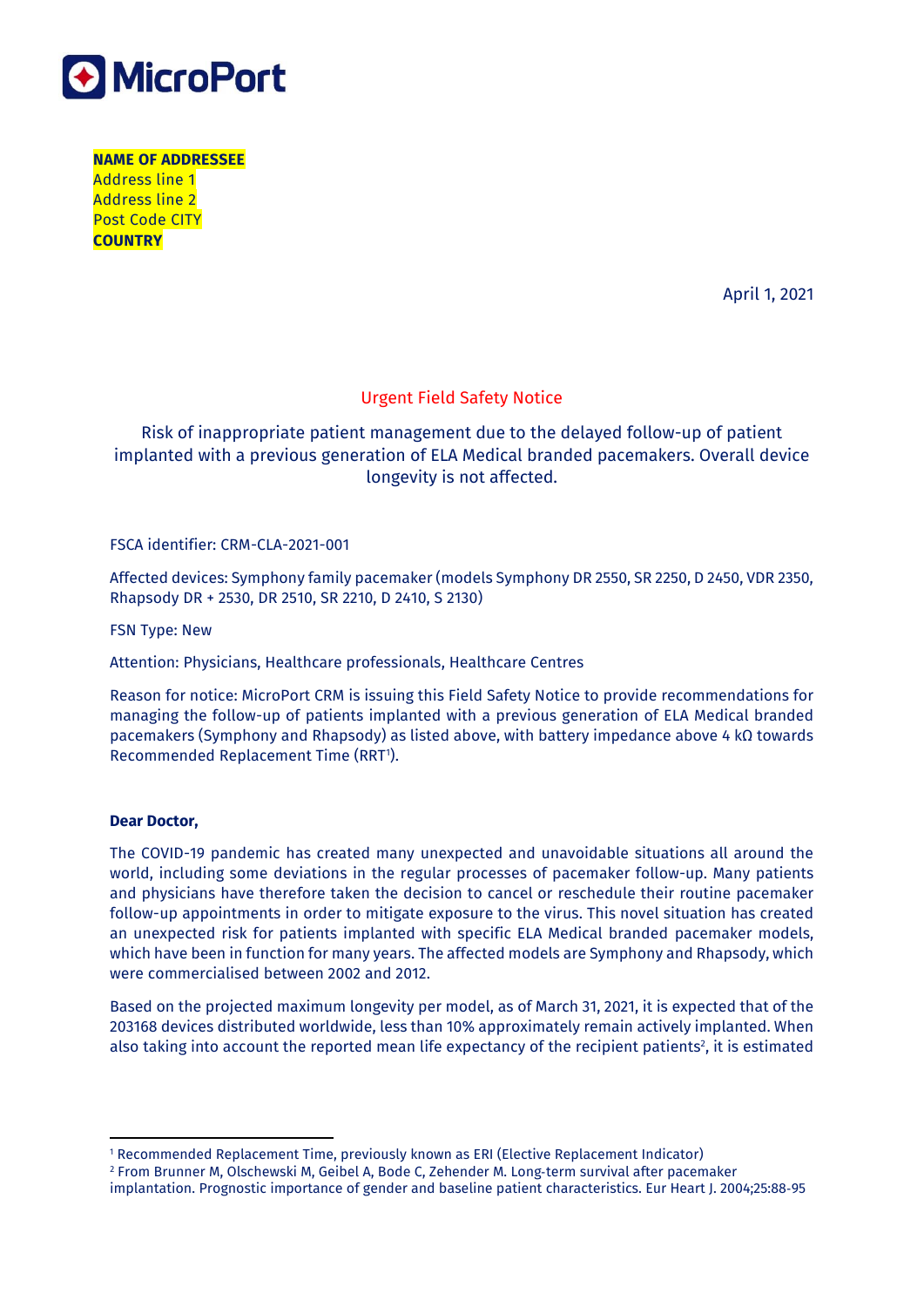

that a few dozen devices may reach the RRT or the EOS<sup>3</sup> level during the unusually long period between two controls.

As per the implantation manual<sup>4</sup> and in line with published international guidelines<sup>s</sup>, it is "advisable to follow up the patient every 6 months when the battery impedance becomes greater than or equal to 5 kΩ, especially for pacemaker-dependent patients".

Indeed, whilst these devices are continuing to perform well in terms of overall predicted longevity from implant to RRT, there have been a number of documented incidences whereby the recommended follow-up interval has not been applied in the mid-late phase of the device's lifetime (battery impedance greater than 4kΩ). This longer interval period risks exposing pacing-dependent patients to unexpectedly reach RRT or EOS between follow-up visits. This risk is only observed for Symphony and Rhapsody devices, for which the residual longevity displayed by the programmer is overestimated. All other legacy models and current MicroPort CRM devices are not affected by this risk.

The aim of this letter is to provide you with important information with regard to the management of patients who are still implanted with the aforementioned devices.

#### **How does this affect patients?**

As of January 31, 2021, 222 events (0.1%) of pacemakers reaching RRT or EOS between follow-up visits have been reported. Among these, patient symptoms (*e.g.* syncope) were reported in 33 cases.

No incidence of total loss of pacing functionality leading to death has been observed.

#### **Patient management recommendation:**

Further to the existing guidance stipulated in the implantation manual and published international guidelines, MicroPort CRM recommends the following actions **for Symphony and Rhapsody pacemakers only**:

- The predicted longevity displayed by the programmer **should be disregarded unless this value is indicating less than six months.**
- Follow-up frequency should be increased to six-monthly once the battery impedance reaches 4 kΩ (if this is not already your standard clinical practice).

#### **Transmission of this Field Safety Notice:**

**Please complete and return the Customer Reply Form as soon as possible to acknowledge that you have read and understand this Field Safety Notice. Returning the Customer Reply Form will also prevent repeat communications of this notice.** 

Please ensure that all personnel involved in the management of patients implanted with Symphony and Rhapsody pacemakers in your organisation are aware of the information outlined in this letter.

MicroPort CRM has communicated this information to the Competent Authority of your country.

1

<sup>3</sup> End Of Service

<sup>4</sup> For instance, Implant Manual reference N998D (section "Patient follow-up") in Europe, N999E (section 15.5.1) in the USA.

<sup>5</sup> HRS/EHRA Expert Consensus on the Monitoring of Cardiovascular Implantable Electronic Devices (CIEDs): Description of Techniques, Indications, Personnel, Frequency and Ethical Considerations - Bruce L. Wilkoff & al. – Europace 2008;10:707-25